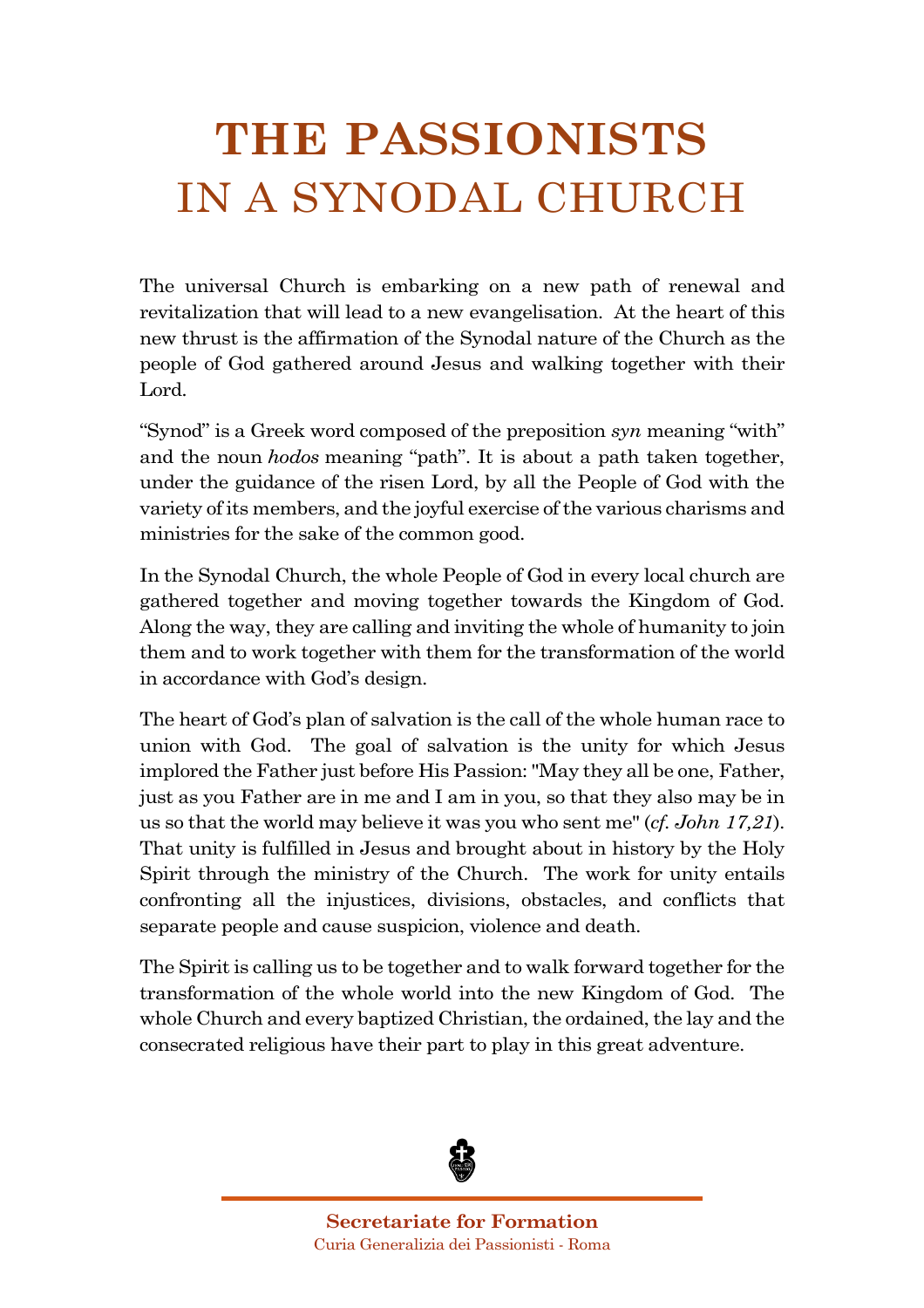#### SYNODALITY AND VATICAN II

The idea of Synodality embraces the two great images of the Church promoted by Vatican II: the Church as the pilgrim *People of God* on the way and the Church as *Communio*, the assembly of the people called into unity by the Lord. The process of *walking together* to bring about the project of the Kingdom of God and to evangelize peoples includes the fact of *being together in assembly* to celebrate the risen Lord and to discern what the Spirit says to the Churches.

The whole People of God, embracing the laity, religious and clergy of every rank gathered in a communion of fraternal love and sent on mission into the world is the guiding idea of synodality. It implies the full, active participation of all the baptized in the one great ecclesial venture of transforming the whole creation into the Kingdom of God.

### A SYNODAL CHURCH

It is the very life of the People of God to gather to pray, to listen to the Word of God and to discern the promptings of the Spirit. The Spirit is alive and active in every baptized person. In the great gathering of the people we encounter our brothers and sisters, we listen to them with profound attention and respect, and together we discern what the Spirit is saying in the assembly. It is only then that this pilgrim People of God can reach out to the whole world inviting all people into the family of God.

It is a feature of our time that there has been a significant decline in the participation of the faithful in the weekly gatherings. There are many reasons for this but one reason is surely that large gatherings of people are no longer the normal forum for people to relate or communicate effectively. Today, people get their information from the internet or social media. Large gatherings are for sports events and other forms of entertainment. Serious meetings that address matters of concern are conducted in more intimate settings. It is likely that in the future large church gatherings will be exceptional rather than the norm.

New ways of coming together at a local level and in a more informal and fraternal way will become normal. In such a setting, the people can worship God, share in the Eucharist and organize the life of the local community, its ministry to the poor and needy, and its mission to the wider society. It may well be that the synodal Church will be expressed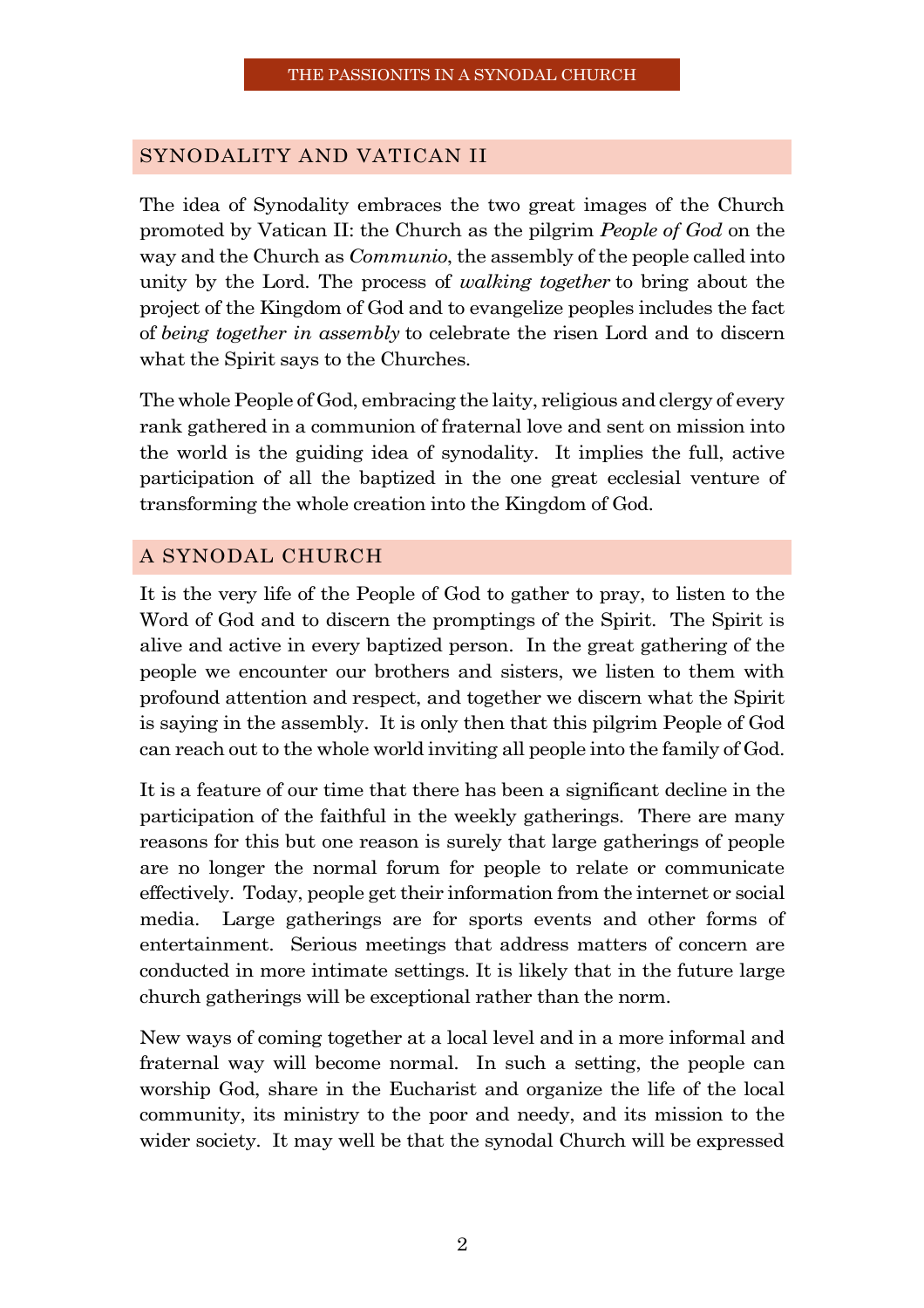in the network of small local communities, each one immersed in its locality and collaborating with others for the greater good.

Central to synodality is the inclusion of everyone, especially those who for various reasons find themselves on the margins, giving them the opportunity to express themselves and to be heard in order to contribute to the edification of the people of God.

As Pope Francis reminds us, the path towards a Synodal Church is not about producing documents but it wishes "to plant dreams, draw forth prophesies and visions, allow hope to flourish, inspire trust, bind up wounds, weave together relationships, awaken a dawn of hope, learn from one another and create a bright resourcefulness that will enlighten minds, warm hearts, give strength to our hands."

## SYNODALITY AND RELIGIOUS LIFE

It is within the new Synodal vision of the communion of believers on the way, that the various services and charisms bestowed by the Spirit will find their place. The indispensable contribution to the Church and the world of consecrated men and women will also have to be reimagined and reaffirmed. Underlying the new approach is a greater appreciation of the *sensus fidei fidelium*, the dignity of all the baptised and the need for their full, conscious and active participation in the life and mission of the Church. We can look forward to a new era of closer collaboration of religious and laity in sharing the joy of the gospel with the whole world.

Until recently, much of the apostolic service of the Church was carried out by the vast army of religious men and women in the many religious orders and congregations. In the last 300 years in particular, there was a great upsurge in the number of apostolic religious congregations devoted to the works of mercy, the education of the poor, the care of the sick and the aged, and as missionaries in Africa, Asia and Latin America. All over the world there are churches, schools, hospitals, clinics, rest homes etc. that testify to the extraordinary devotion and commitment of thousands of religious. They gladly gave their lives to God; the Church and the world were greatly enriched by the service of these dedicated men and women of God.

From the beginning, the Church has been enriched by a great variety of gifts or charisms distributed among the faithful. The various charisms are given by God for the building and strengthening of the Church. No charism can flourish in isolation from the others; they belong together and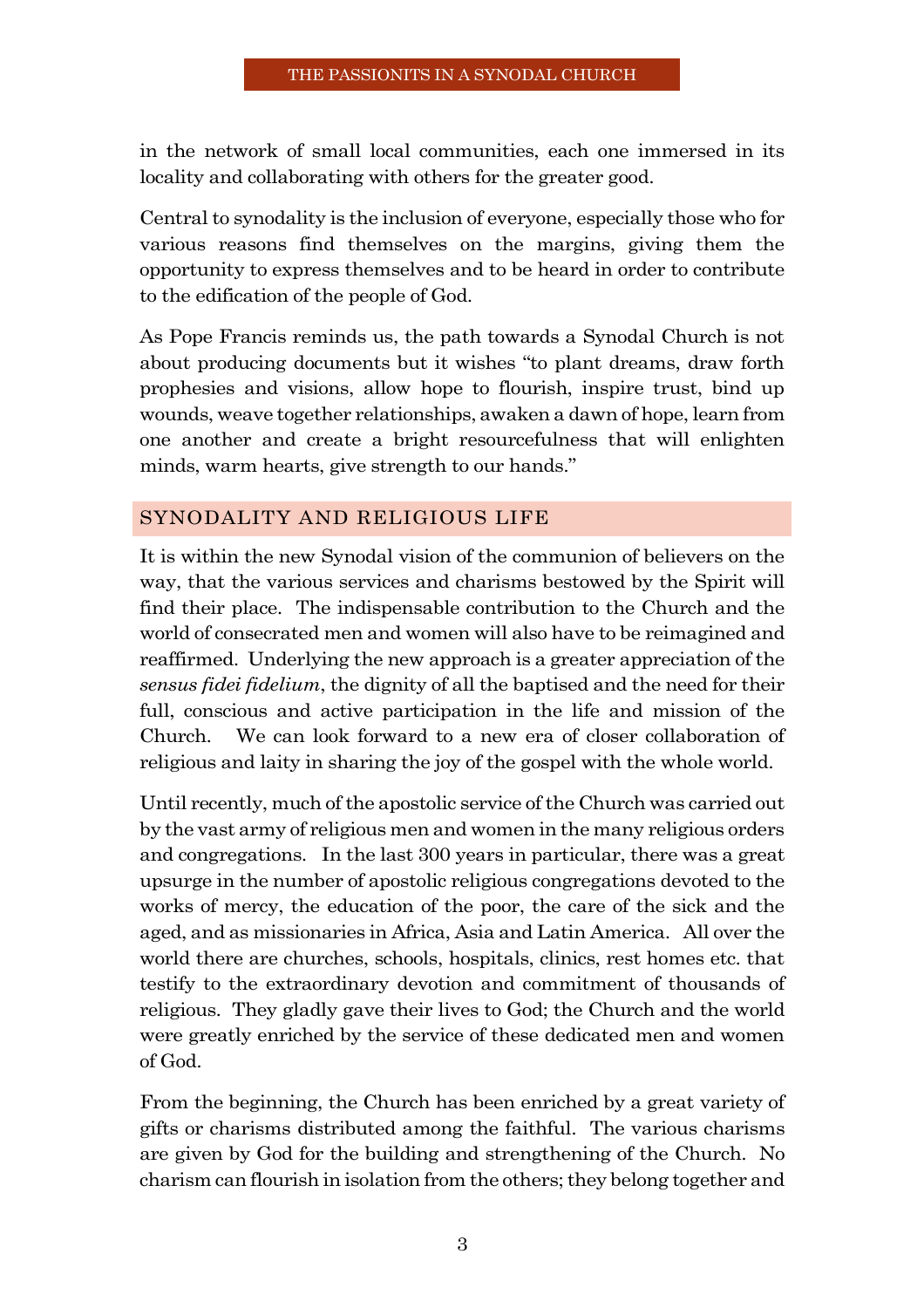are most fruitful when working together to enhance the life and mission of the Church for the good of the world. The Passionists have been blessed with a special charism to keep alive and fruitful the memory of Jesus' passion. Until now, the Passionists have preferred to work as a separate group within the Church, drawing all they need for their life and mission from their charism. Today we are beginning to appreciate that the Passionist charism can be even more fruitful when working together with the other charisms in the Church.

The Body of Christ cannot live on one charism alone and the same is true of every part of the Body. Like all Christians, the Passionists need to be nourished by all the charisms in order to be integral members of the Body of Christ. More that that, our charism is an apostolic and missionary charism and it can best achieve its missionary goal when working together with the other charisms that are essential for the life of the Church. The Synodal path points us towards a new era of greater collaboration with the other charisms and religious families for the good of the Church and the mission to the whole world.

The Synodal Church wants to affirm all the gifts bestowed by the Spirit and to employ them for the transformation of the world according to the mind of God. It is a step beyond an earlier way of organising the Church that distinguished sharply between the teaching and acting clerical Church on the one hand, and on the other hand the passive, docile laity. The apostolic religious congregations fitted into this older structure on the active "clerical" side. They were part of the busy active Church, doing the many good things that had to be done for the laity. It is clear that the shift towards a synodal Church will have significant consequences for the role of religious in the Church.

## A MISSIONARY CHURCH OF ALL THE BAPTISED

In the Synodal Church, all the baptised are called to be active subjects, fully engaged participants and no longer passive recipients. All the baptised will be called upon to claim their dignity and to discover the gifts and charisms they have received for the good of the Church. It will no longer be possible to assign all the apostolic ministries and services to the religious congregations. A new era of collaboration between the ordained, the laity and the consecrated religious is opening up.

Religious have always been present in the Church as a leaven, witnessing in an intense way to the priority of God and the Kingdom of God. They